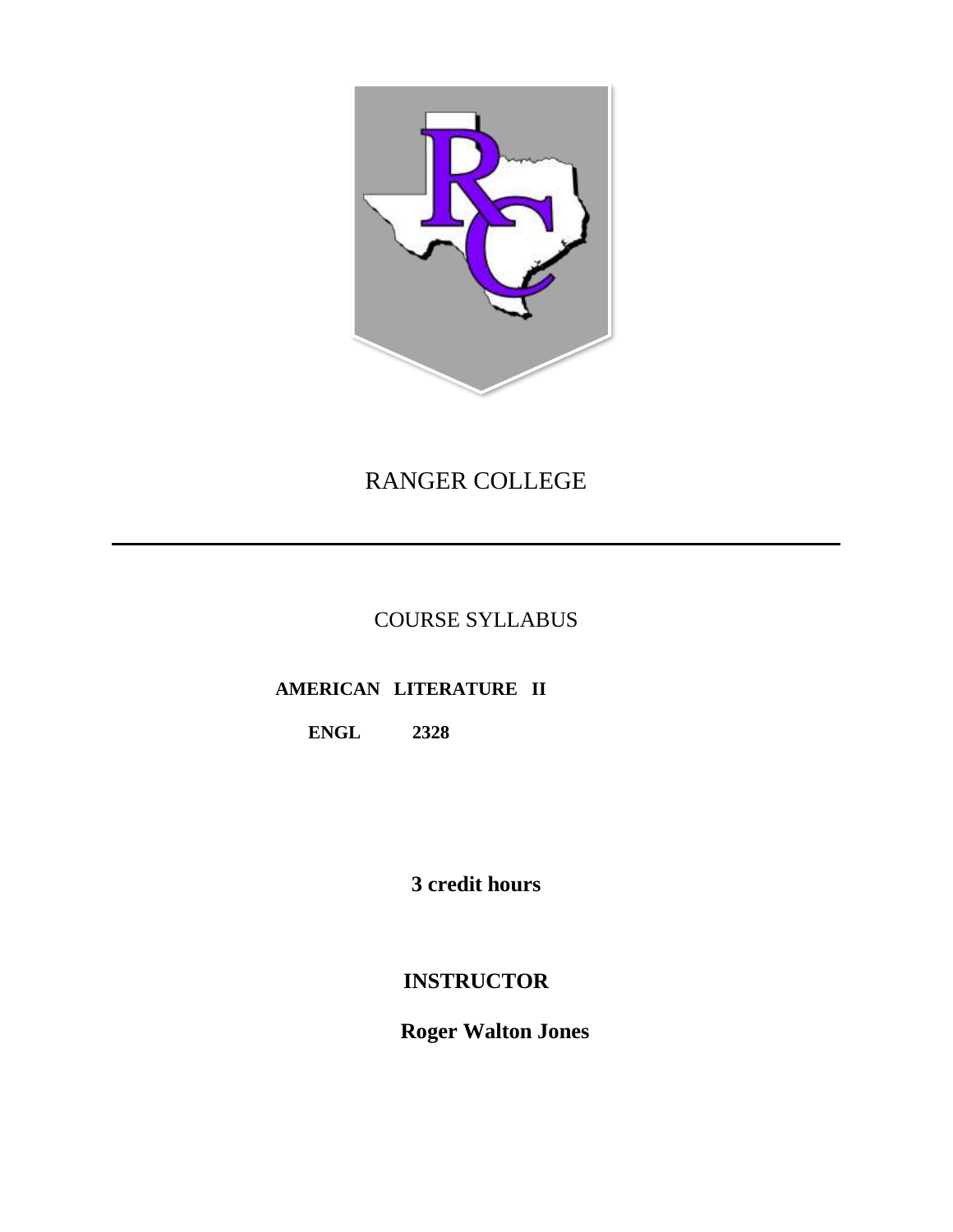|                | <b>INSTRUCTOR:</b> Roger Walton Jones        |
|----------------|----------------------------------------------|
| EMAIL:         | rjones@rangercollege.edu                     |
| <b>OFFICE:</b> | Jameson A                                    |
| PHONE:         | 254 647 3234, ext. 7026                      |
| <b>HOURS:</b>  | Tuesday and Thursday: 10:20-11:05, 1:30-4:00 |

#### **I. Texas Core Curriculum Statement of Purpose**

Through the Texas Core Curriculum, students will gain a foundation of knowledge of human cultures and the physical and natural world, develop principles of personal and social responsibility for living in a diverse world, and advance intellectual and practical skills that are essential for all learning.

#### **II. Course Description**

This course presents a one-semester survey of American literature from the Civil War to the present. Students will study works of prose, poetry, drama, and fiction in relation to their historical and cultural contexts. Texts will be selected from among a diverse group of authors for what they reflect and reveal about the evolving American experience and character.

#### **III. Required Background or Prerequisite**

1301

#### **IV. Required Textbook and Course Materials**

Baym, Nina ed. *The Norton Anthology of American Literature.* Eighth Edition. New York: W. W. Norton and Company, 2013. ISBN 9780393918854

#### **V. Course Purpose**

To explore the formation of a unique American cultural identity through the study of its literature from the Civil War until the present. In the process, we will focus on how ideas, values, and beliefs, and other aspects of culture express and affect human experience.

#### **VI. Learning Outcomes**

1) Identify key ideas, representative authors and works, significant historical or cultural events, and characteristic perspectives or attitudes expressed in the literature of different periods or regions.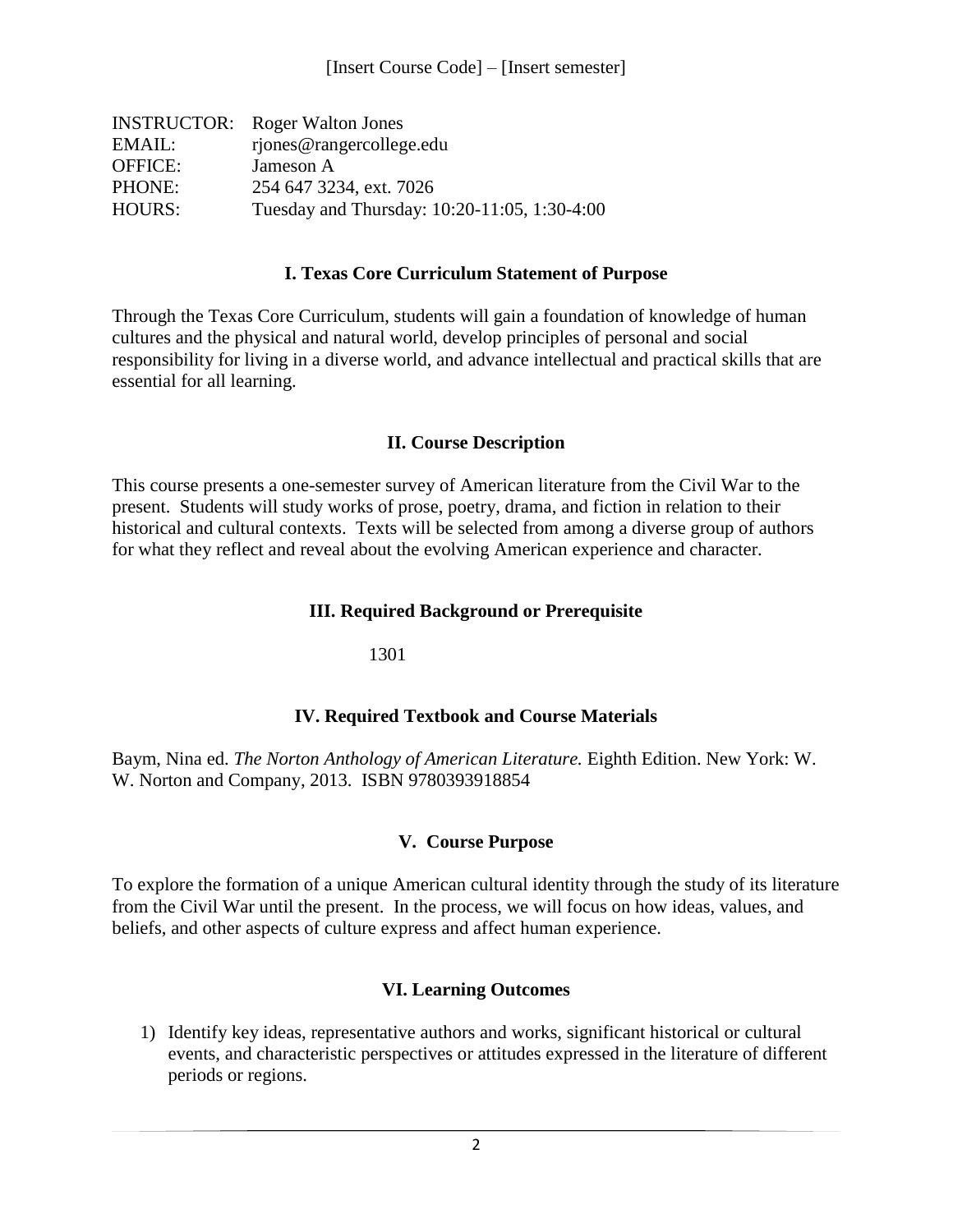- 2) Analyze literary works as expressions of individual or communal values within the social, political, cultural, or religious contexts of different literary periods.
- 3) Demonstrate knowledge of the development of characteristic forms and styles of expression during different historical periods or in different regions.
- 4) Articulate the aesthetic principles that guide the scope and variety of work in the arts and humanities.
- 5) Write research-based critical papers about the assigned readings in clear and grammatically correct prose, using various critical approaches to literature.

## **VII. Core Objectives**

This course meets the following of the six Core Objectives established by Texas:

- ☒ **Critical Thinking Skills (CT) –** Creative thinking, innovation, inquiry, and analysis; evaluation and synthesis of information
- $\boxtimes$  **Communication Skills (COM)** effective development, interpretation and expression of ideas through written, oral, and visual communication
- ☐ **Empirical and Quantitative Skills (EQS) –** The manipulation and analysis of numerical data or observable facts resulting in informed conclusions
- $\Box$  **Teamwork (TW)** The ability to consider different points of view and to work effectively with others to support a shared purpose or goal
- $\boxtimes$  **Social Responsibility (SR)** Intercultural competence, knowledge of civic responsibility, and the ability to engage effectively in regional, national, and global communities
- ☒ **Personal Responsibility (PR) –** The ability to connect choices, actions, and consequences to ethical decision-making

### **VIII. Methods of Instruction**

Lectures, discussions, videos, etc.

### **IX. Methods of Assessment**

Major tests will be given in class. They will include both objective and short essay type questions (CT) (COM). You will receive a daily grade at the end of the semester based on your attendance, class participation, and performance on pop quizzes (PR) (SR) (CT) (COM). You will have the option of doing a research paper for extra credit later in the semester to raise your lowest test grade (PR) (SR) (CT) (COM). There will be a comprehensive final exam (CT) (COM). Your three major tests, your daily grade, and your final exam will each count 20% of your final grade.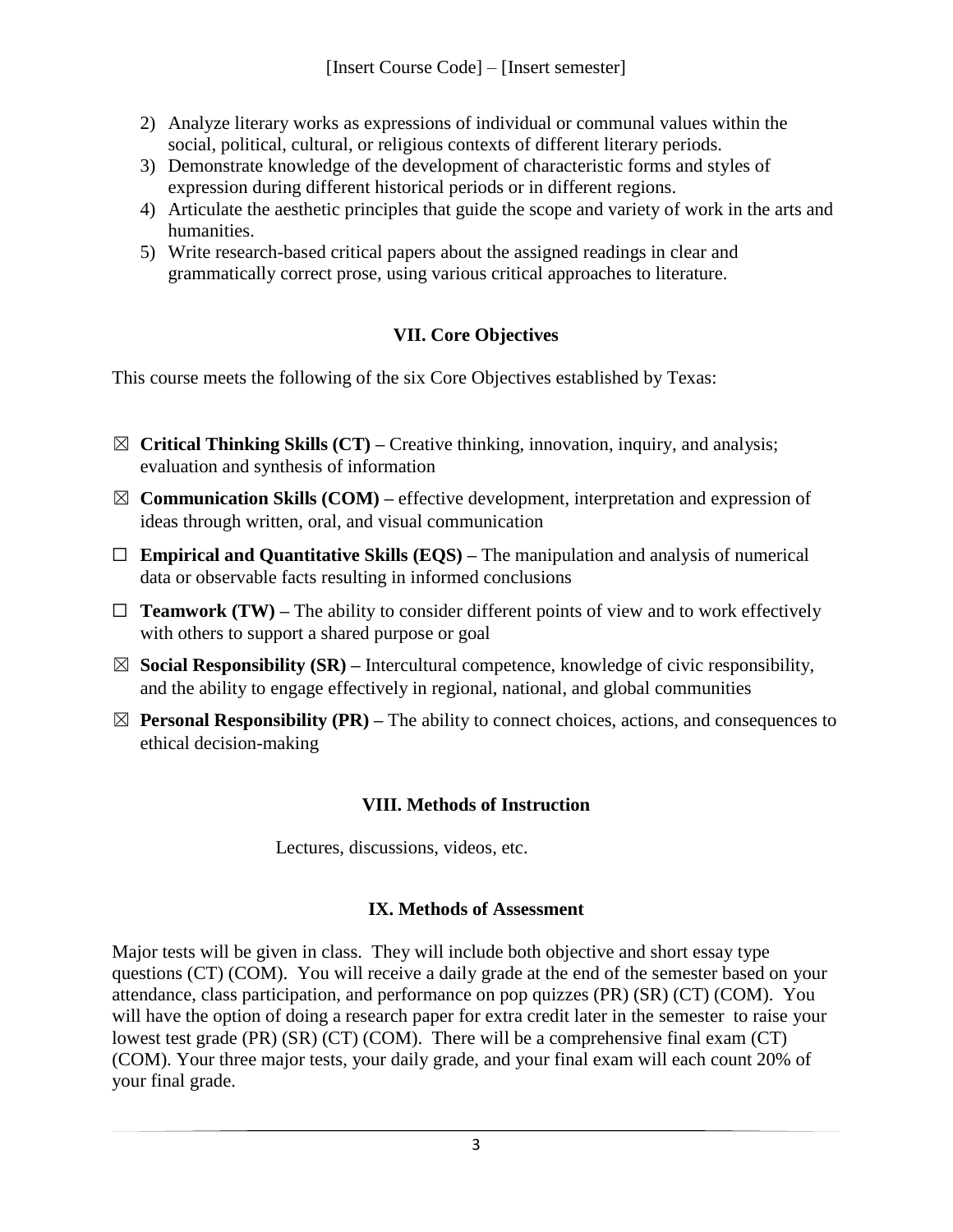Grading scale:  $A = 90-100\%$   $B = 80-89$   $C = 70-79$   $D = 60-69$   $F = Below 60$ 

#### **X. Course/Classroom Policies**

- 1) Come to class on time having done the assigned reading and bring your text. Be prepared to discuss assigned readings in class.
- 2) If you cannot for some reason make it to class the day of a major test, you must make it up within a week during my office hours.
- 3) Keep your cell phones and laptops turned off and out of sight.
- 4) Any piece of work containing elements of plagiarism will receive a grade of zero.
- 5) Regular attendance is crucial in a class like this. Anyone who receives six unexcused absences may be dropped form the course.
- 6) Adult behavior is expected at all times.
- 7) If you need to email me between class meetings, please remember to mention at the outset the class you are in.

#### **XI. Course Outline**

- **Class 1 Introduction**
- **Class 2 The Gilded Age (1865-1914)**
- **Class 3 Mark Twain**
- **Class 4 Mark Twain**
- **Class 5 Henry James**
- **Class 6 Henry James**
- **Class 7 Stephen Crane**
- **Class 8 Theodore Dreiser**
- **Class 9 Review for Test 1**
- **Class 10 Test 1**
- **Class 11 Modernism (1914-1945)**
- **Class 12 Robert Frost**

**Class 13 Robert Frost**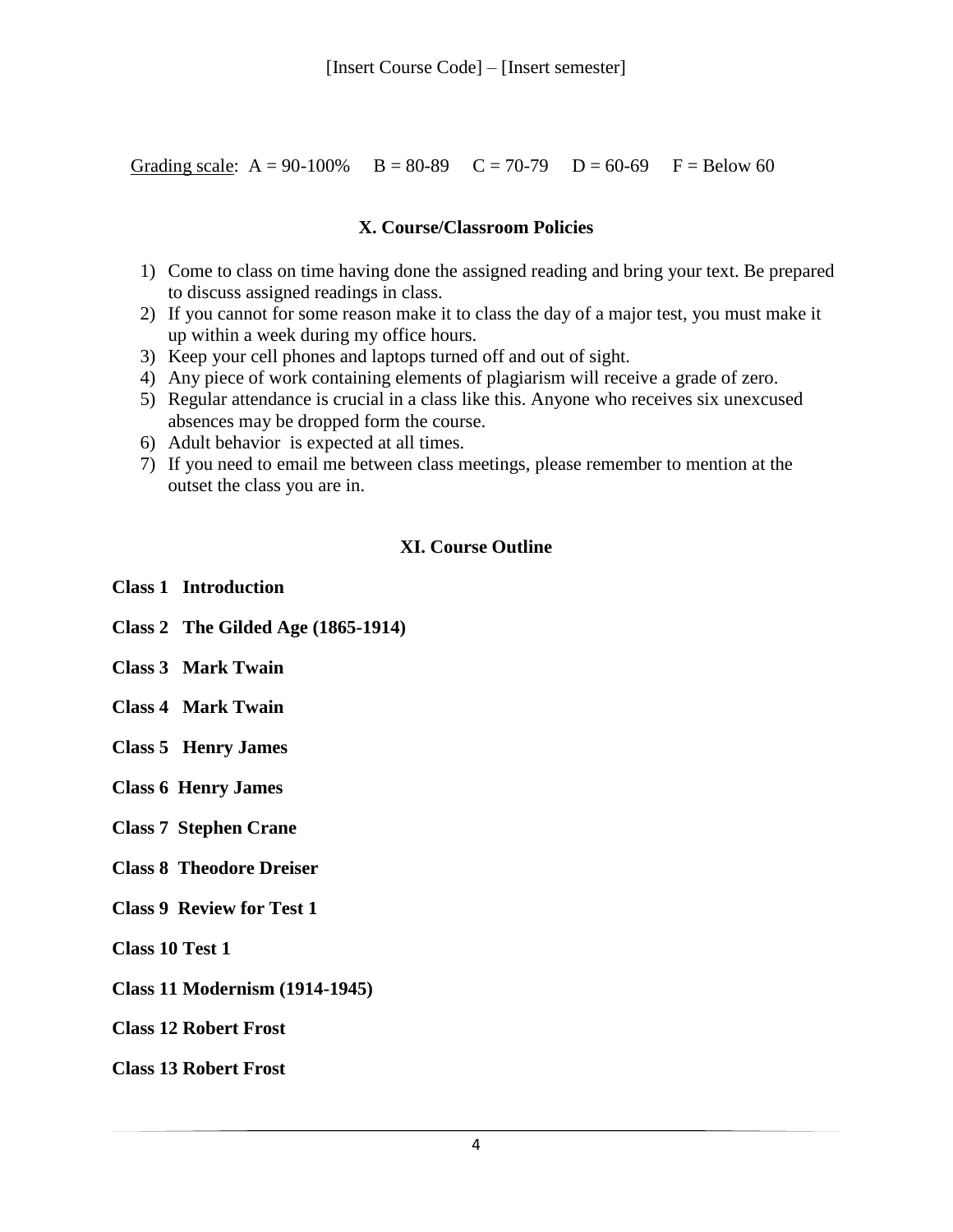#### **Class 14 William Carlos Williams**

**Class 15 T. S. Eliot**

**Class 16 Review for Test 2**

**Class 17 Test 2**

**Class 18 F. Scott Fitzgerald**

**Class 19 F. Scott Fitzgerald**

**Class 20 Ernest Hemingway**

**Class 21 William Faulkner**

**Class 22 Review for Test 3**

**Class 23 Test 3**

**Class 24 American Literature since 1945**

**Class 25 Tennessee Williams**

**Class 26 Tennessee Williams**

**Class 27 John Cheever**

**Class 28 Robert Lowell**

**Class 29 Raymond Carver**

**Class 30 Review for Final**

#### **XII. Non-Discrimination Statement**

Admissions, employment, and program policies of Ranger College are nondiscriminatory in regard to race, creed, color, sex, age, disability, and national origin.

## **XIII. ADA Statement**